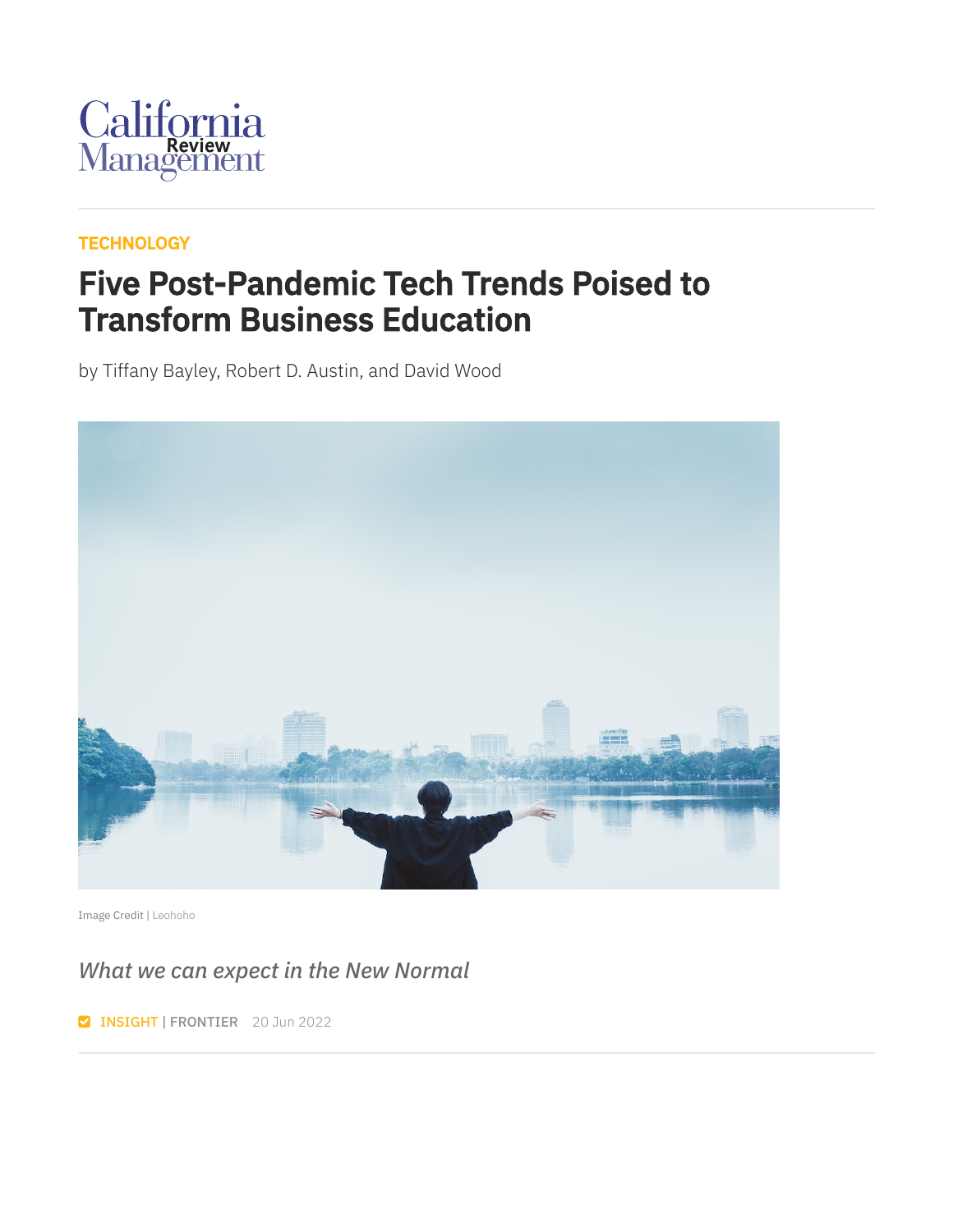In March 2020, the Covid-19 pandemic forced business schools worldwide to move teaching online. The shift caused faculty members to try new educational approaches, some that they had not even thought of before. The months of the pandemic were, then, a period of experimentation from which new learning about business education could emerge. Some new approaches worked well. Accordingly, there is now a widespread expectation, by educators, institutions, and the press, that business education and professional development have been permanently changed, and that post-pandemic learning experiences will retain pandemic-inspired elements.

#### RELATED CMR ARTICLES

**"The Future of Global Supply Chains in a [Post-COVID-19](https://journals.sagepub.com/doi/full/10.1177/00081256211073355) World"** by Rajat Panwar, Jonatan Pinkse, & Valentina De Marchi. (Vol. 64/2) 2022.

**["Resilience](https://journals.sagepub.com/doi/full/10.1177/00081256211069420) Decoded: The Role of Firms, Global Value Chains, and the State in COVID-19 Medical Supplies"** by Gary Gereffi, Pavida Pananond, & Torben Pedersen. (Vol. 64/2) 2022.

To explore this possibility, we conducted a Delphi Study $^1$  to solicit views from a panel of business education experts. This research format asks questions of experts who then read, react to, and build upon the responses of the other panel members across multiple rounds. A level of stability in opinions – though not necessarily consensus or even agreement – tends to emerge as rounds unfold. Our 23 panelists included teachers known for pedagogical expertise, authors of books about teaching, and leaders in prominent publishing or technology companies, many affiliated with renowned educational institutions (e.g., Darden, IE, Imperial College, MIT) and publishing organizations (Harvard Business Publishing, Pearson, Wiley).

We chose this format because we believe encouraging thought leaders to interact, jointly synthesize, and develop collective views, might help us access more fully developed indications of trends and future directions than a survey of actual practices, which are still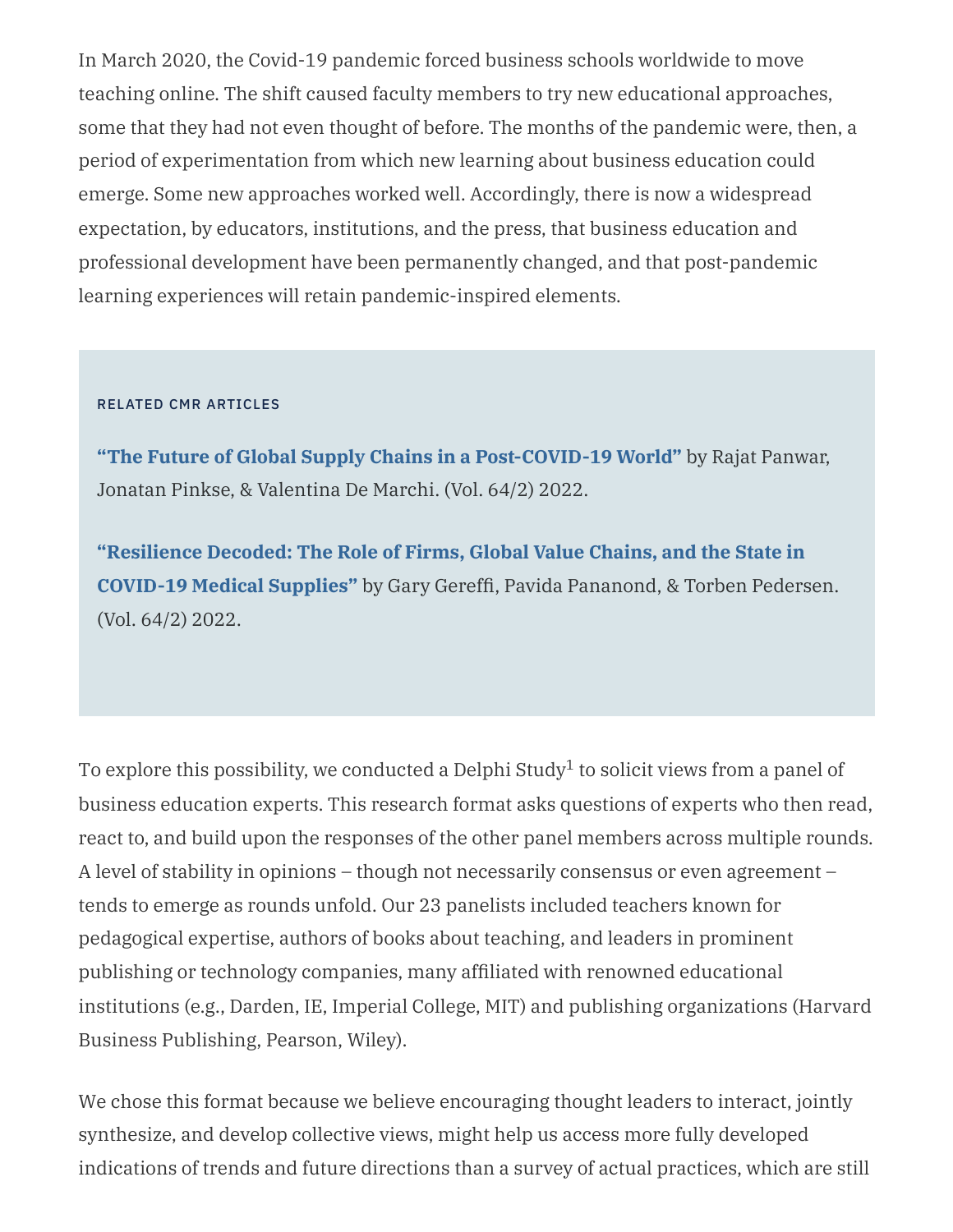in flux. The method also allows themes we did not think to ask about emerge and become the focus of follow-up inquiries. We remained open to ideas that stood out as insightful, original, or otherwise worthy of discussion, whether or not they were widely held or agreed across our panel.

# Methods

The Delphi Method solicits opinions from selected experts about an industry or topic in multiple rounds, with responses shared in each round, until a level of stability in opinions is attained. Experts do not communicate during the process.

We reached out to individuals who we identified in business school publications, on business school websites, and in various other venues, based on criteria that indicated pedagogical expertise. Out of 47 we contacted, 23 agreed to participate. We conducted three rounds of surveys between June and August 2021. Most panelists (18) completed surveys in all three rounds. Questions we asked evolved, based on responses from previous rounds. We compiled lists of ideas and factors mentioned by panelists, ranked by the number of panelists who mentioned them. We asked panelists to react to rankings and offer thoughts about which factors were most or least important, and why.

After three rounds, we found ourselves with a volume of rich qualitative data that required holistic analysis. We worked independently with the raw data, then reviewed, discussed, adjusted, and validated each other's interpretive syntheses. To capture distinctive nonconsensus views, we looked not only at frequently mentioned factors and issues but also sought to identify ideas or issues that seemed interesting, insightful, or original, or that seemed to merit discussion, even if they were not mentioned frequently.

## Results

Our analysis identified five trends that we believe might have major impacts on management education and professional development. Most are not entirely new. Many were arguably underway before the pandemic. But in each case, the pandemic seems to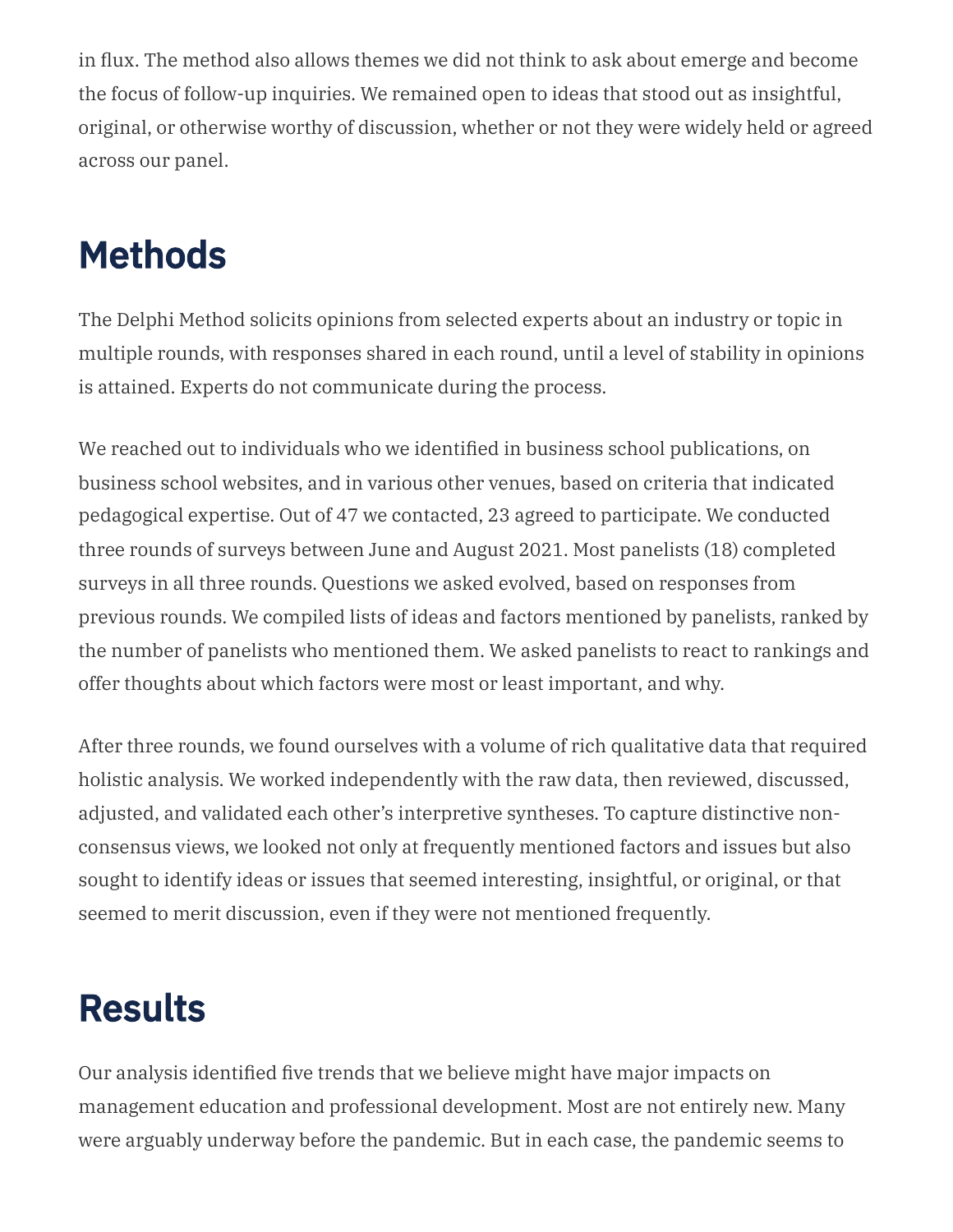have provided a boost, by offering new evidence of effectiveness or highlighting advantages that were less than fully appreciated before the pandemic.

### **Trend #1: Shifting Expectations About Use of Technology Will Generate New Demands on Business Schools**

Our panelists volunteered provocative thoughts about the changing competitive landscape for business education, especially shifts in student expectations that might lead to new demands on educational institutions. Several suggested, for example, that students were well ahead of faculty members and institutions when it comes to facility with technology. One observed that "learning technology is not complicated to an 18-year-old." The implication, expressed by many of our respondents, is that the pandemic has increased pressure on educators and educational institutions to include technology in learning experiences. Students, they suggested, will expect creative uses of technology to continue and improve.

"The biggest change by far," one of our panelists said, "is going to be demand for async/flexible/remote education instead of (or alongside) traditional classroom lectures." Many students liked, for example, the convenience and flexibility associated with recorded lectures, which allowed them to decide when they would consume a learning experience. Panelists hypothesized that some students might learn better at times of their own choosing (e.g., those who do not do well in 8 AM classes). The ability to choose when to learn shifts control, and perhaps ownership, of learning toward students, which likely positively affects learning.

According to several panelists, new student expectations will have competitive implications for business schools. "[B]argaining power has swung decidedly in favor of the students," one said. "Institutions will need to be more student centric and innovative to stay relevant…The cost of entry is that institutions must provide some basic ed tech related capabilities or risk closing." Another said it this way: "Darwin has finally arrived in Higher Ed. It's an 'adapt or die' philosophy now. Instructors and institutions better get on board or fade out."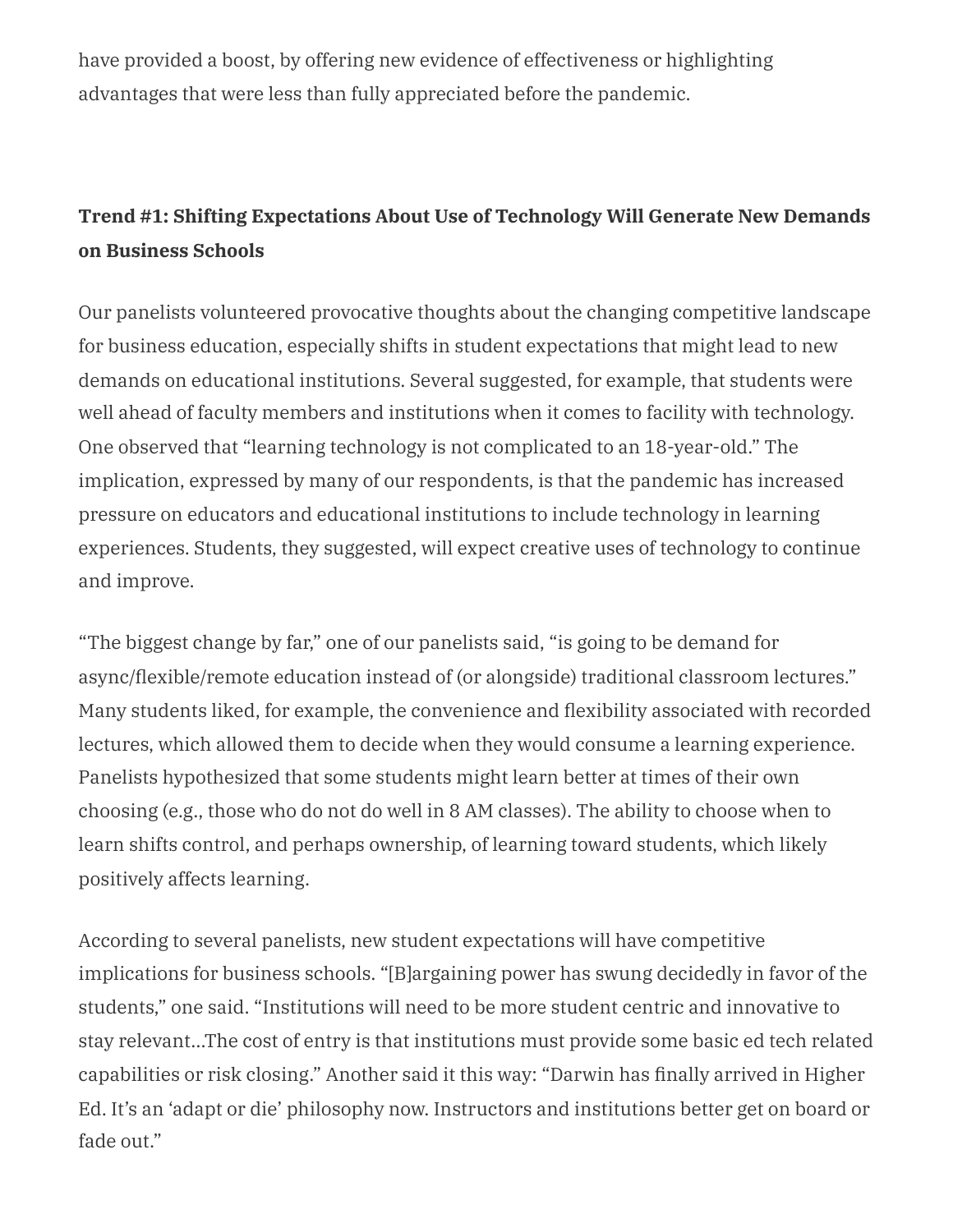Panelists anticipated that challenges posed by these shifts would be difficult. "It's important to acknowledge the magnitude of what now confronts us," one panelist said. "This type of undertaking cannot be underestimated… [For faculty members] this is about their sovereignty as academics…" Another panelist, a publishing leader, remarked that academics have not proven especially adaptable, historically, when new demands have encroached upon their sovereignty:

There is still great resistance from faculty moving away from print to digital. They use the excuse that my students still want a physical book, but the surveys we conduct show that less than 7% of students using an interactive e-text actually want print once they are comfortable navigating our software.

Panelists made similar observations about leaders of institutions of higher education. One noted a tendency toward "piecemeal approaches" and "middle of the road" policies mismatched with new demands. Another suggested that business school responses would be inadequate because too many leaders see "teaching as a second-rate activity, something that you have to be 'good enough' at, not excellent." In general, panelists seemed to suggest that the years following the pandemic might be a time of reshuffling among business schools, during which some will rise in rankings and others, that had not learned well, would fall.

### **Trend #2: Use of Asynchronous Learning Elements (Like Recorded Videos) Will Expand but for a Surprising Reason…to Maximize the Value and Intensity of** *In-Person* **Learning**

Our experts agreed unanimously that in-person experiences will remain important in business education. Responses such as "I don't see technology ever replacing the human interaction factor" and "[live] discussion and interaction are the most important factor in my mind that results in superior in person learning" were representative of views held across the group.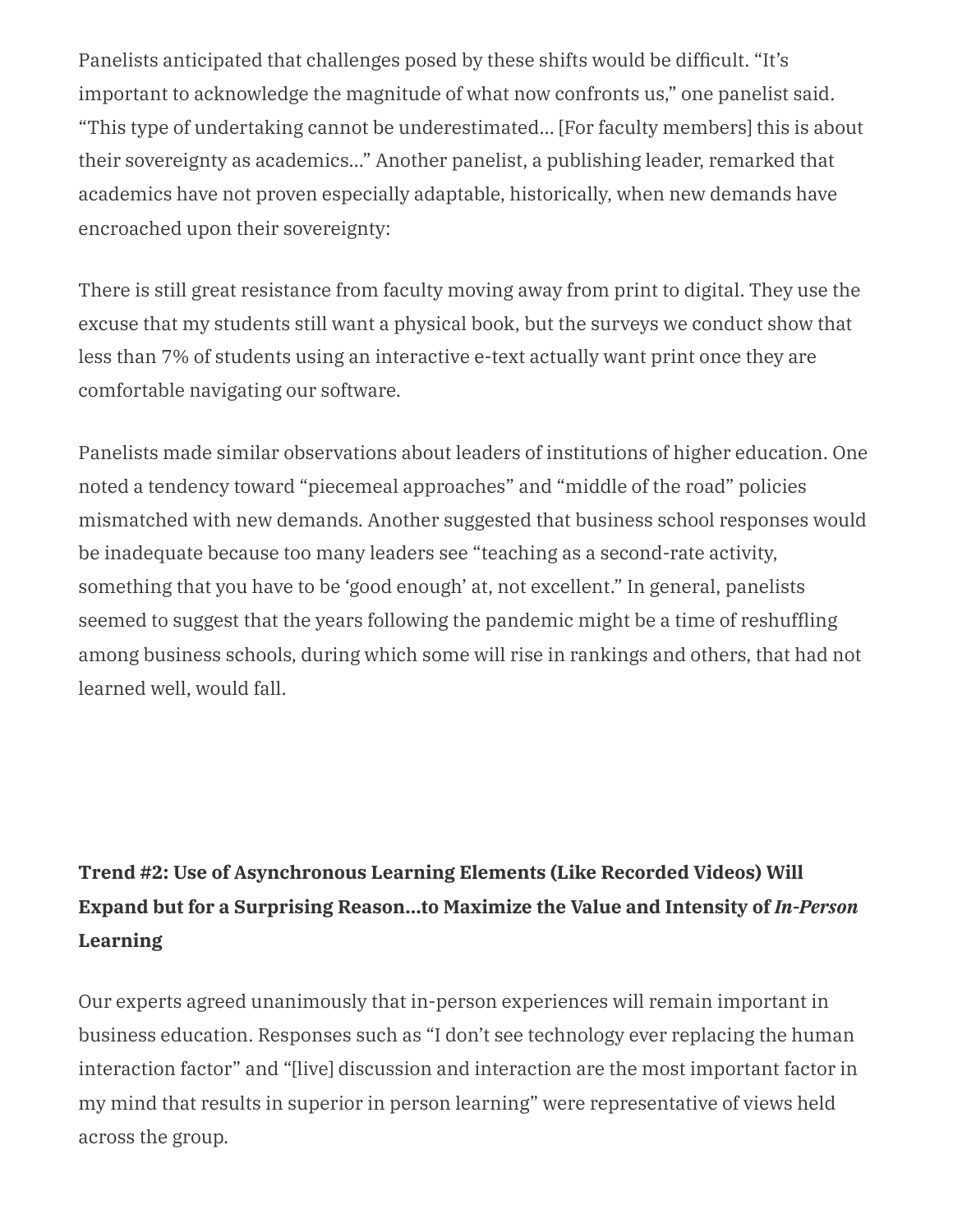But pandemic experiments appear to have revealed an unexpected potential for asynchronous, technology-mediated learning elements (such as well-composed and produced streaming video) to reinvigorate live, in-person experiences. One panelist explained:

The online platform and activities provide a great opportunity to scaffold learning before/after class and therefore enable more dialogue and interaction in-class…I [now] see [asynchronous, online content] as essential preparation for a successful synchronous [inperson] session.

Another panelist said: "[T]he best thing about in-person learning is the synchronous discussions…So I [prioritized] the tech-enabled features that best support this…versus those that replace it." The idea seemed to be that asynchronous online content, such as lectures presented in short streaming videos, could help off-load one-way (from teacher to student) content that in-person class time has sometimes been used for. That clears the way for better – more dynamic, creative, and valuable – use of interactive, in-person time (e.g., for collaborative development of frameworks, coaching, troubleshooting of comprehension).

The realization for many was that asynchronous learning elements were best used to complement in-person learning, not replace it. This realization led several of our experts to disapprove of the idea of trying to reproduce the equivalent of in-person experiences online. The clear suggestion within responses of our experts was that certain in-person modes need to be maintained to achieve a required level of effectiveness in business education, and that efforts to recreate such modes online were destined to generate second-rate experiences.

One panelist broadened the idea that asynchronous, online experiences could enhance inperson learning, casting it as an opportunity to rethink the totality of traditional in-person education. This expert also related this opportunity to the competitive challenges mentioned in Trend #1 above: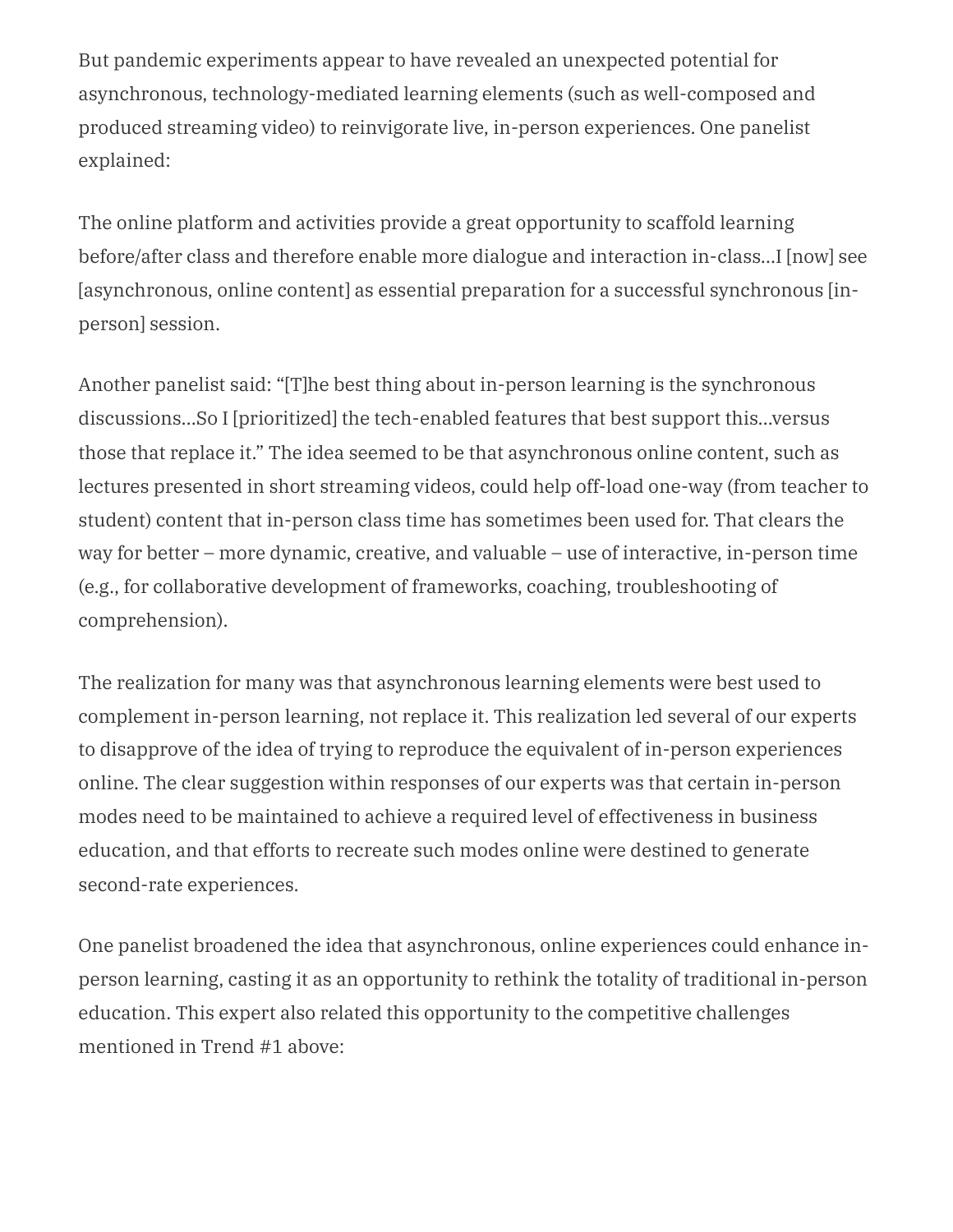One of the most significant opportunities for competitive advantage, post COVID, is the conceptualization and re-energizing of the on-campus experience. Being a traditional 'bricks and mortar' university, our research has indicated that students really value the opportunity for a rich, engaging experience. Appropriately utilizing each component of the [learning and technology] mix (synchronous [face-to-face] / online and asynchronous) and interweaving these together, allows each component to contribute more than it would in isolation. This also frees up more on campus time for active learning…This is a time of 'reeducation' for both faculty and students – it's a new methodology for [learning and technology].

Reframing the virtualization of learning experiences, which many educators reflexively view as a threat to quality, into a new methodology for learning with technology presented what seemed to us like a counterintuitive and optimistic interpretation of recent events.

### **Trend #3: Blossoming of New Access to High Quality Educational Opportunities (Delivered Remotely)**

This trend was clearly underway before the pandemic, but pandemic experiments appear to have provided a breakthrough boost. Past innovations like Massively Open Online Courses ("MOOCs") have already taken us some distance down this path. One of the authors of this article has developed two MOOCs currently offered by Coursera, which have enrollments of greater than 150,000 learners (a relatively modest number compared to some MOOCs). These learners are disproportionately people in far-away locations – e.g., rural India, Vietnam, Nigeria – who would not have easy access to equivalent in-person experiences (this profile is typical for MOOCs).

Some of our panelists noted that for many learners globally, remote learning, especially in its pandemic-improved form, can work very well. One expert told us that the pandemic had made him realize that high quality remote modes of learning offered advantages over what he had previously done to deliver learning across geographic distance: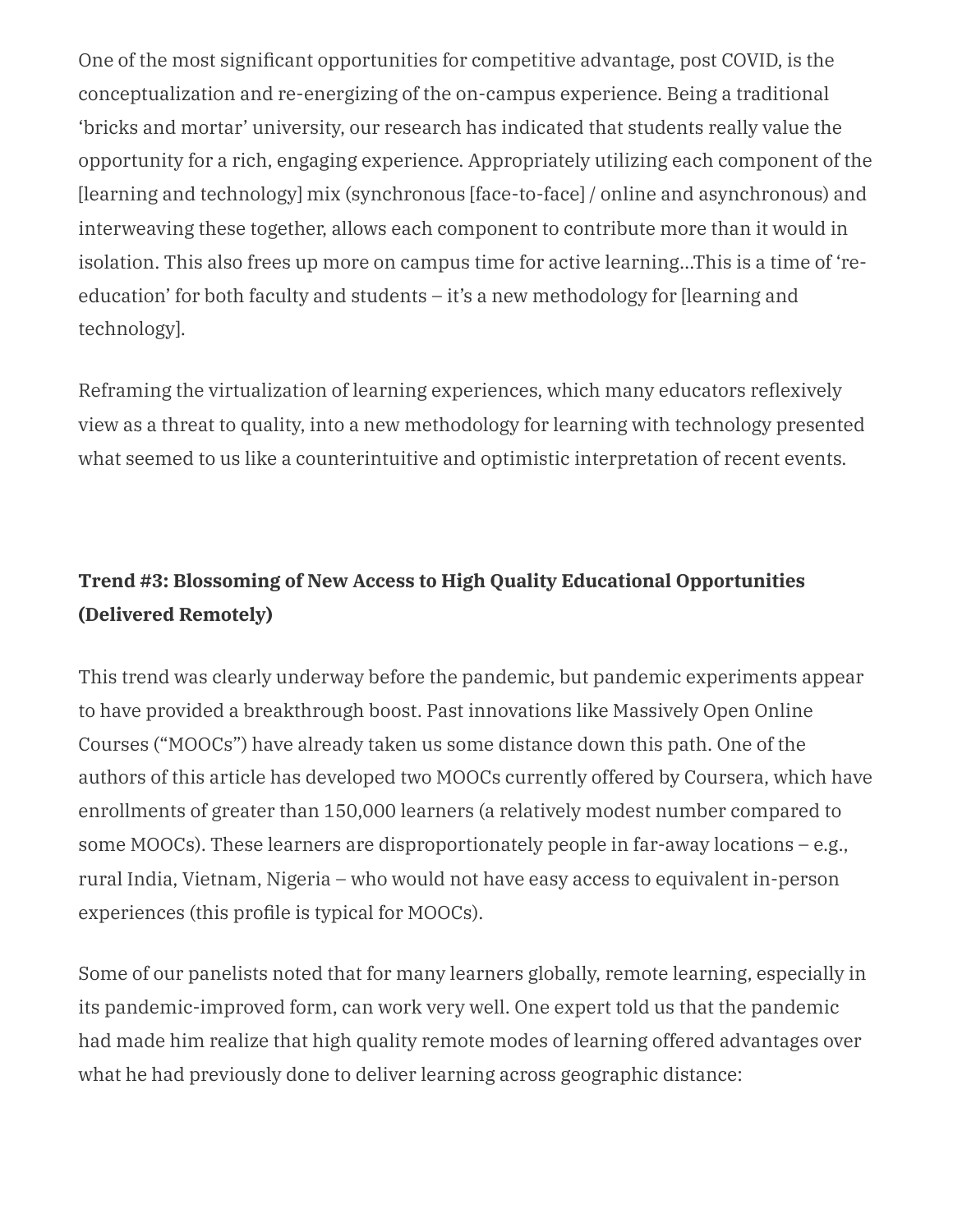I teach exec students, some of them in quite different time zones. In normal times, I would travel there to teach them. But when I am in a different time zone, having videos and other material available to the students, followed by a real-time discussion over video, offers a very effective package, especially since some of the students struggle with English and need to pause and replay the videos to fully understand.

Executive education is likely forever changed by newly achieved "very effective package[s]" for remote learning. Historically, these experiences have required members of a company's executive team to clear their calendars for multiple days, travel to a single location, and isolate themselves from day-to-day urgencies. Such a proposition was becoming less and less realistic before the pandemic, so having high-quality remote options seems likely to at least shift the mix. Working on professional development experiences in virtual teams is an increasingly accurate representation of the nature of collaboration within today's companies, thus arguably more helpful than the in-person experiences that are becoming less feasible and common.

An intriguing example of the blossoming opportunities provided by pandemic-improved remote learning is a start-up social enterprise called "One League" (one-league.org). Founded by an entrepreneur with an MBA from Harvard, this organization offers "an Ivy League quality education, irrespective of financial means" using a remote delivery model. Working in cooperation with Harvard, MIT and Stanford, One League employs pandemicinspired modes of remote case discussion pedagogy to replicate the first year of the MBA program at Harvard Business School (delivered by Harvard-experienced instructors). It couples that experience with a second program year composed of online certificate programs from MIT and Stanford. The inaugural class, which features qualifications comparable to students admitted by Ivy League schools, is from 34 different countries and has median household annual incomes averaging less than \$20,000.

#### **Trend #4: Accessibility Advantages of Tech-Enabled Learning Demonstrated During the Pandemic will become Non-Optional**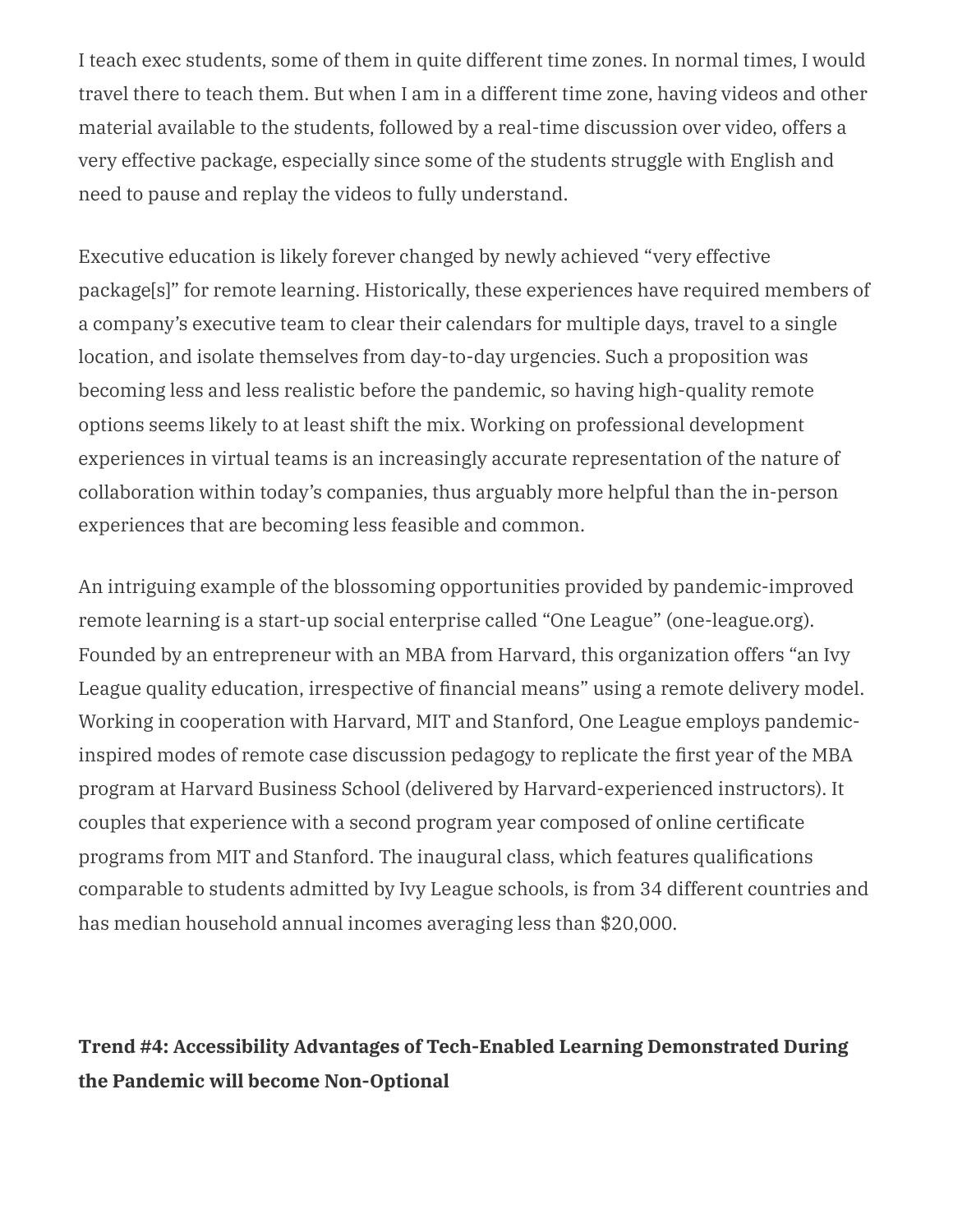Several of our panelists observed, often in passing, that remote learning modes forced by the pandemic provided new benefits to a subset of students with learning differences. For many neurodivergent students, who struggle with visual or auditory sensory processing, for example, the ability to pause, rewind, and replay recorded video content, and the relative ease of adding accessibility features like closed captioning, made a significant and positive difference in their learning experiences. Even in interactive online modes, the availability of parallel communication channels, such as the Zoom chat feature, improved some students' comfort in engaging in discussion, both by showing what other students were thinking and providing an alternative way of contributing. $^2$ 

Amid the increasing awareness of the importance of accommodating these and other differences, expressed in diversity and inclusion movements that have become prevalent in business school, these technology-enabled advantages will not, we predict, be something that can reasonably be abandoned. According to some estimates, the incidence of neurodivergent conditions in the general population might be as great as one in five. $^3$ Thus, as we return to more in-person learning experiences, our thinking will need to expand to encompass questions of how to retain the accessibility advantages we discovered within technology-enabled educational modes during the pandemic. This will almost certainly involve consideration of greater use of learning technologies.

#### **Trend #5: Acceleration of the Rise of Branded Faculty Members and Non-Traditional Educators (Coursera, Google, etc.)**

This last trend arises, according to our panel of experts, out of the dissatisfaction that could come from the inability or unwillingness of business schools and their leaders to continue to experiment with apparently promising technology-enabled learning approaches. Many experts identified barriers to adoption of new ways of teaching situated in historical incentive structures, as well as time and budget allocation priorities. They noted, for example, that in most institutions faculty members do not get promoted for teaching excellence, and that leaders are unlikely, post-pandemic, to free up faculty time or allocate generous funding for continued experimentation with technology-enabled learning.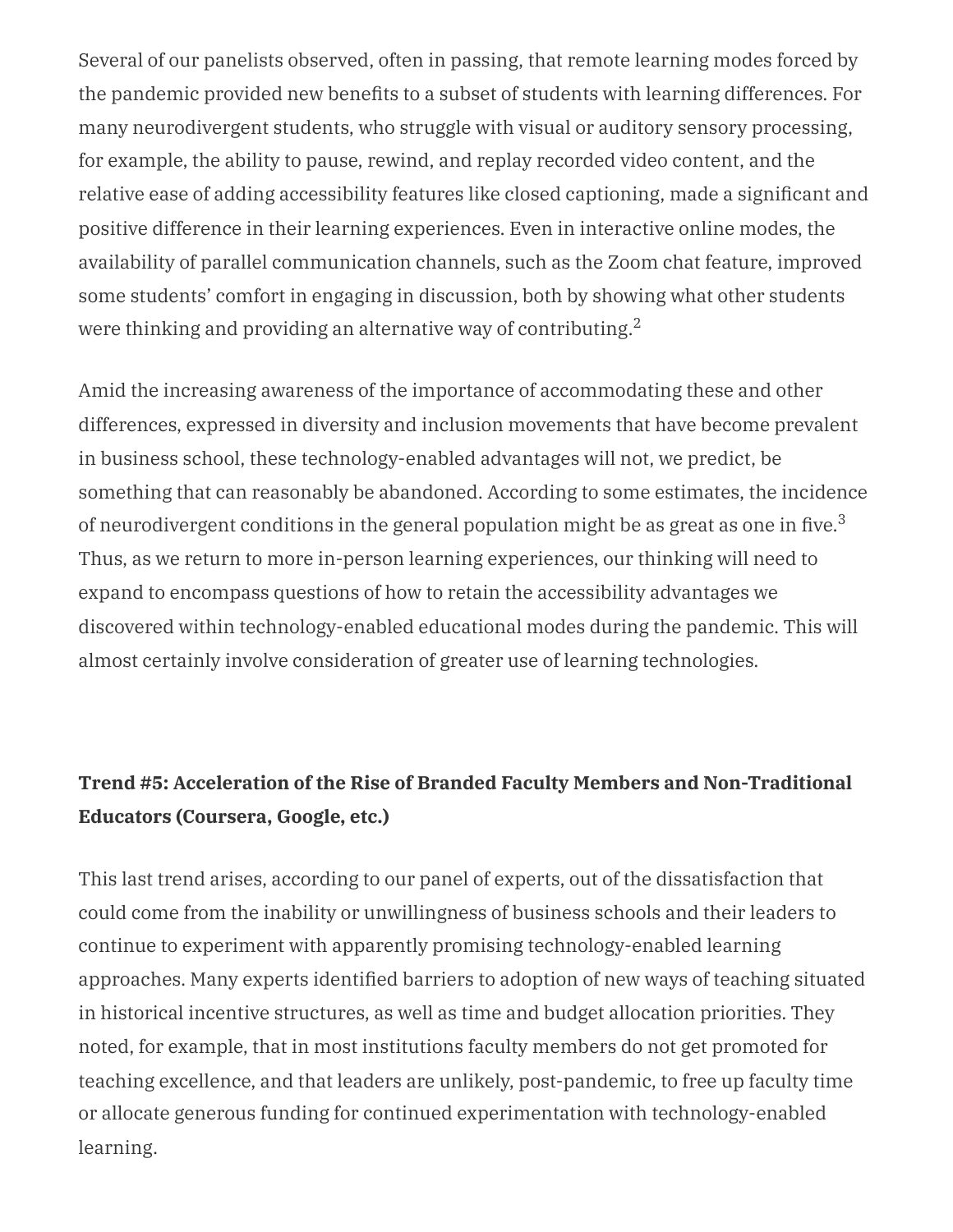Despite this, several of our panelists suggested that a subset of faculty members would be intrinsically motivated to continue along this path anyway:

It has always been my 'thing' to look for better ways of teaching, not just newer or more technically advanced. My personal curiosity toward deconstructing the traditional classroom will likely drive my ambition and work related to post-secondary business education in the future.

By demonstrating new and exciting teaching and learning possibilities, the pandemic, some said, has intensified these motivations. At the same time, though, panelists pointed to sources of frustration for faculty members motivated to innovate in teaching and learning:

Faculty[members] who want to forge ahead are often required to have [their] own funds to get the requisite technology, and often have to adhere to measures and tools that do not let them explore and exploit their ideas and capabilities to full advantage. In an innovation phase, experiments and frequent early failure is the way to go, not ponderous standardization around tools with rigid definitions of pedagogical methods and little room for personally driven development.

Amid such frustrations, according to this line of thinking, some might notice and seek out new opportunities, ways that they can invest their own resources to expand their own opportunities *outside* the boundaries of their institutions. One expert described how institutions might be compelled to provide latitude for instructors whose "programs are in heavy demand, and [who] can establish outside activities (adjunct positions, public/corporate speaking engagements, consulting gigs with prestigious companies)." These activities, this panelist suggested, might be ways to maintain "freedom to innovate" outside the school context. This leads naturally, he suggested, to the "best teachers [becoming] brands in themselves, using technology to gain a large audience both inside and outside their own institutions."

Such developments could have important impacts on traditional educational institutions, including business schools. If the most progressive teachers see a path to individual brands, they could conceivably leave institutions, leading to perceptions that the most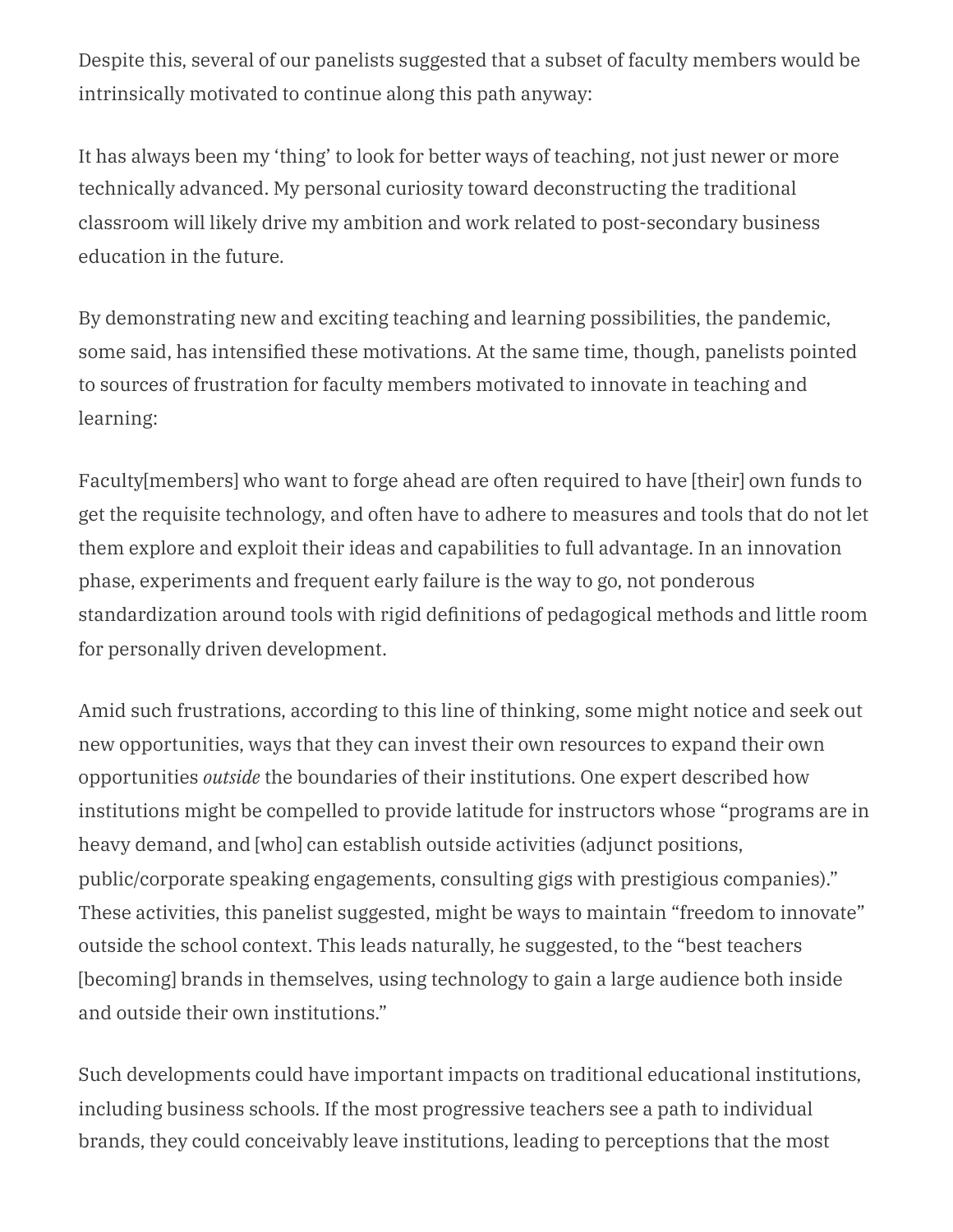creative educators and best education are to be found elsewhere This shift could get an assist from the rise of corporate players in the business education space, companies like Amazon or Apple or Google, or even new entrants, who might be able to move faster to seize opportunities made visible by the pandemic, but neglected by schools unable to overcome inertia or other institutional factors. As one expert in our survey put it, "with new certificates and new degrees being offered by non-academic players, the business education landscape is changing rapidly" and the quality of a school's of responses "could make or break [the] school."

## New Trends, Challenges, and Opportunities

Although these trends pose challenges to traditional modes of business education, we believe that, collectively, they also represent opportunity. Some schools will seize the opportunity and see their fortunes rise. And, as in all competition, some will fall by the wayside or worse.

In our final analysis, we tend to agree with Vivek Goel, President and Vice-Chancellor of the University of Waterloo, in Ontario, Canada. In a 2021 op-ed for the country's largest newspaper, he declared that "a complete return to what has long been considered 'normal' would represent a failure for our campuses and our broader society." His solution (with which we agree): [U]niversities should grasp this once-in-a-century chance to reset."<sup>4</sup>

## References

1. Dalkey, N., & Helmer, O., 1963. An experimental application of the Delphi method to the use of experts. *Management Science*, 9(3): 458-467.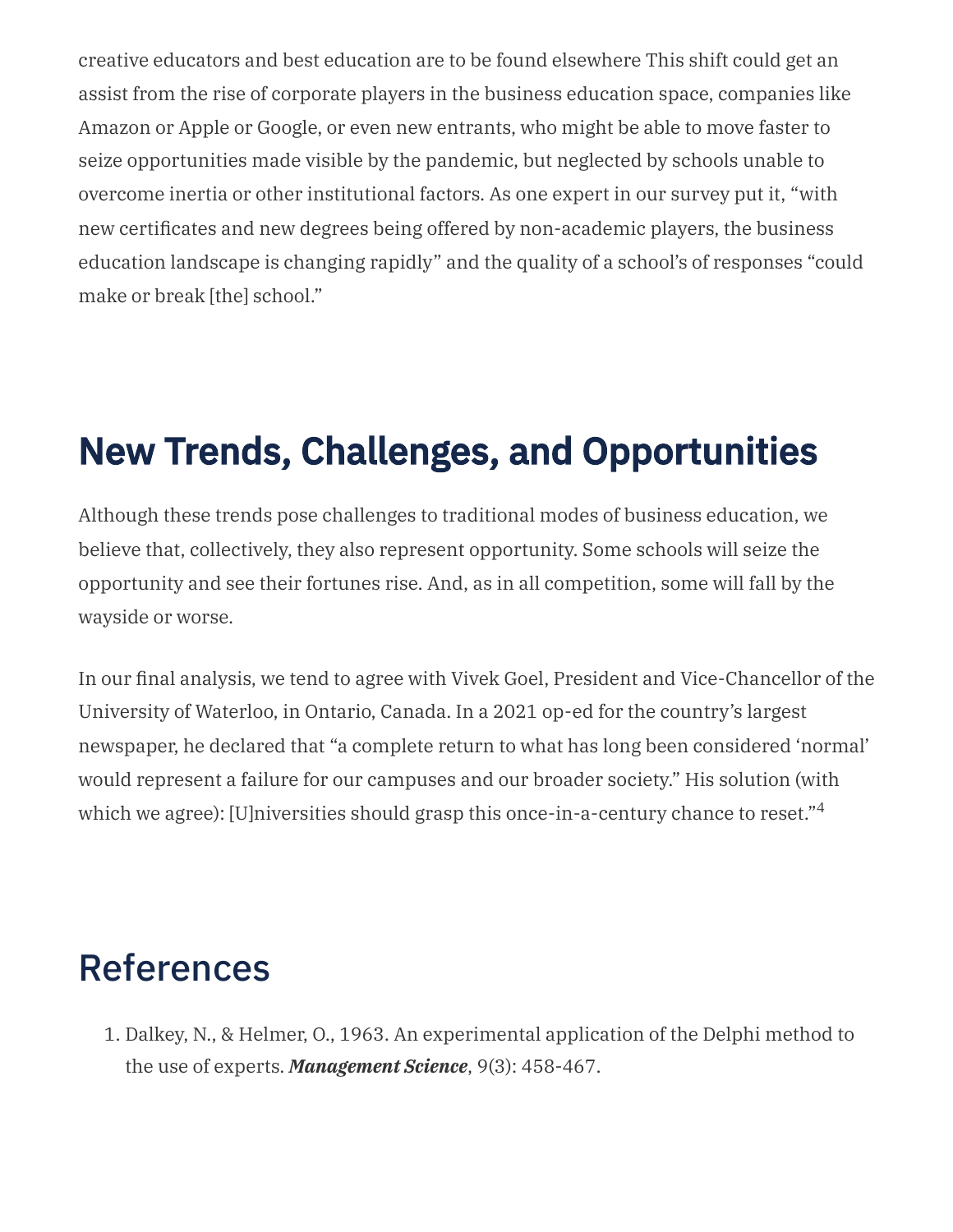- 2. In other research at our school, we have an advisory board composed of accomplished neurodivergent individuals whom we consult in quarterly meetings. The Zoom chat channel is extremely important in these meetings for some participants who, though they have great things to say, struggle with the social challenge of inserting comments into an unstructured conversation at an appropriate time.
- 3. See C. R. Cameron; 2021, "Calculating the Incidence of Neurodiversity in the General Population," Ivey Business School - White Paper
- 4. Goel, V. Jul. 2, 2021. Universities have a once-in-a-century chance to reset. What should they look like post-COVID? The Globe and Mail, https://www.theglobeandmail.com/opinion/article-universities-have-a-once-in-acentury-chance-to-reset-what-should-they/. Accessed October 29, 2021.



#### [Tiffany](https://www.ivey.uwo.ca/faculty/directory/tiffany-bayley/) Bayley ([Follow](https://www.twitter.com/TiffBayley)

Tiffany Bayley is an Assistant Professor at the Ivey Business School. Her research interests include applying predictive and prescriptive analytics to designing engaging and effective business analytics pedagogy, and applications of optimization modeling to supply chain and healthcare management. Her PhD is in Applied Operations Research (University of Waterloo).



[Robert](https://www.ivey.uwo.ca/faculty/directory/rob-austin/) D. Austin ([Follow](https://www.twitter.com/morl8tr)

Robert D. Austin is a professor of Information Systems at Ivey Business School and an affiliated faculty member at Harvard Medical School. He has authored many articles in academic and professional venue, eight books, many cases and notes, three Harvard online products, and two popular Massively Open Online Courses.